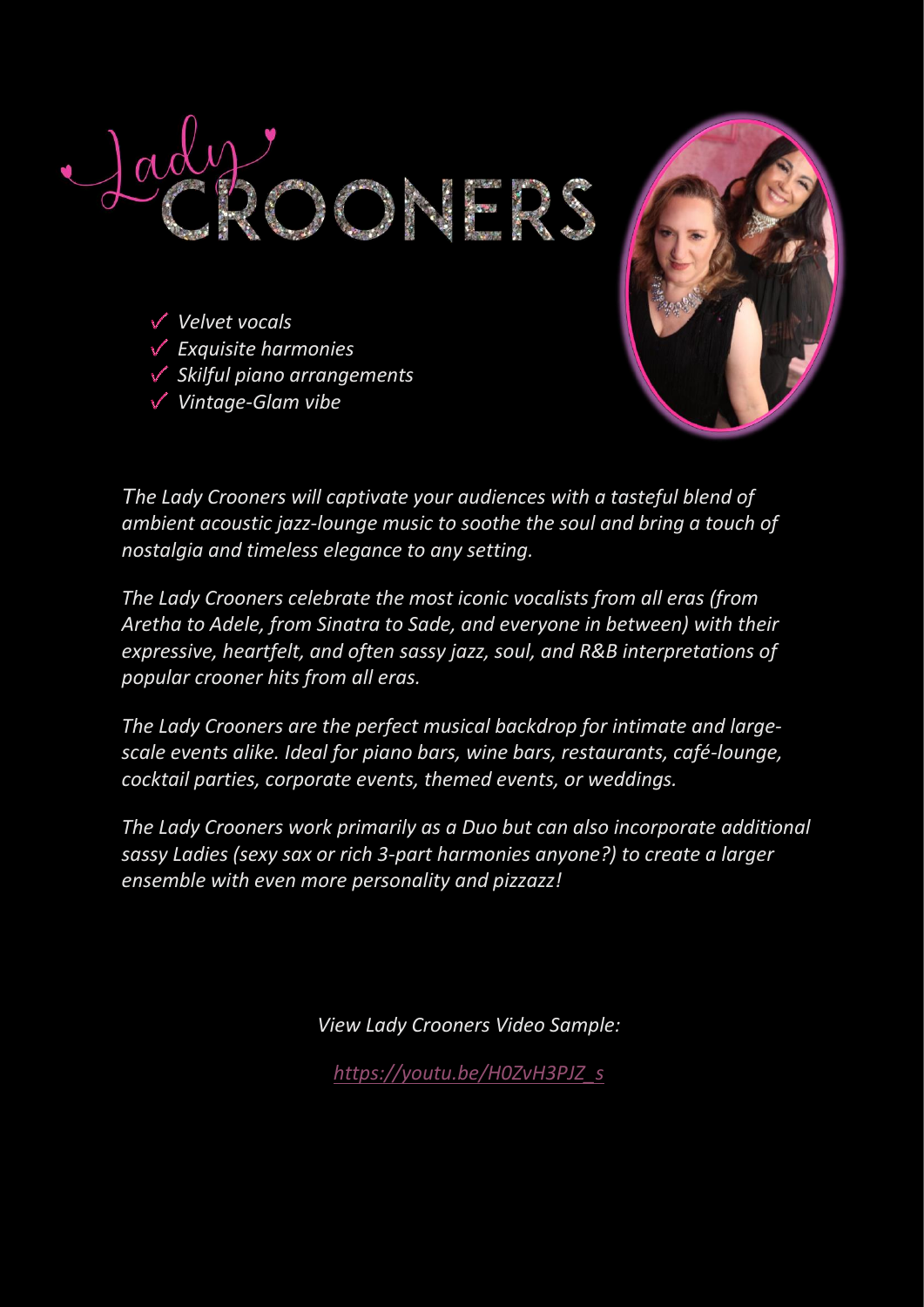Debbi Aepini



Debbi's soulful and versatile voice provides the perfect atmosphere in any setting, consistently delivering passionate and emotive performances across many genres and styles from classic to contemporary. Debbi's influences are varied and eclectic, but her natural inclination and passion lies with Jazz and Soul.

A performer for over 20 years, Debbi brings a wealth of experience both in the studio and on stage. Having performed as a soloist as well as fronting various busy corporate and wedding bands over the years and performing in some of Melbourne's finest event venues (including Crown Casino, Grand Hyatt, Park Hyatt, Plaza Ballroom, Parliament House and NGV), delighting audiences with her vocal performances at intimate and largescale events across Victoria, NSW, Queensland, Tasmania, and Bali.

Debbi has received numerous Australian Bridal Industry Awards in the categories of Ceremony Music, Live Band and Master of Ceremonies and was inducted into the ABIA hall of fame in 2014 after receiving her 10th award.

Debbi is still busy performing at Wedding Ceremonies across Melbourne, and also performs with Fleetwood Max Tribute band, as well as regular studio session work on music recordings, TV shows and commercials.

Sharon Vavis



Raised on a 100-year-old Steinway and trained at WA Academy of Performing Arts as well as stages in Melbourne, Perth, Istanbul and Tokyo, Sharon has extensive experience as a soloist and ensemble player in Australia and overseas.

As well as extended residencies in Tokyo and Istanbul and at the Crown Casino in Melbourne, Sharon has performed at the Halls Gap and Merimbula Jazz festivals, was Musical Director for a Cabaret Festival show at Chapel off Chapel and has recorded vocals for a Japanese pop compilation album, the Elvis Big Band, and backing vocals for a Shania Twain tribute band.

In her 20+ year live career, Sharon has played with and supported some of the finest musicians from Australia and overseas, most notably Australian Idol star Emily Williams, ARIA Award-winning, platinum selling singer Kate Ceberano and Grammy Award-winning American trumpeter, composer, producer Maurice "Mobetta" Brown.

Sharon's personal and heartfelt arrangements of jazz standards, her signature piano orchestration and her sometimes cheeky presentation makes for a fun and musically delightful performance. She draws upon the best of the songs of the Great American Songbook, and delivers them with her lush piano arrangements, soaring vocals and uniquely personal interpretations.